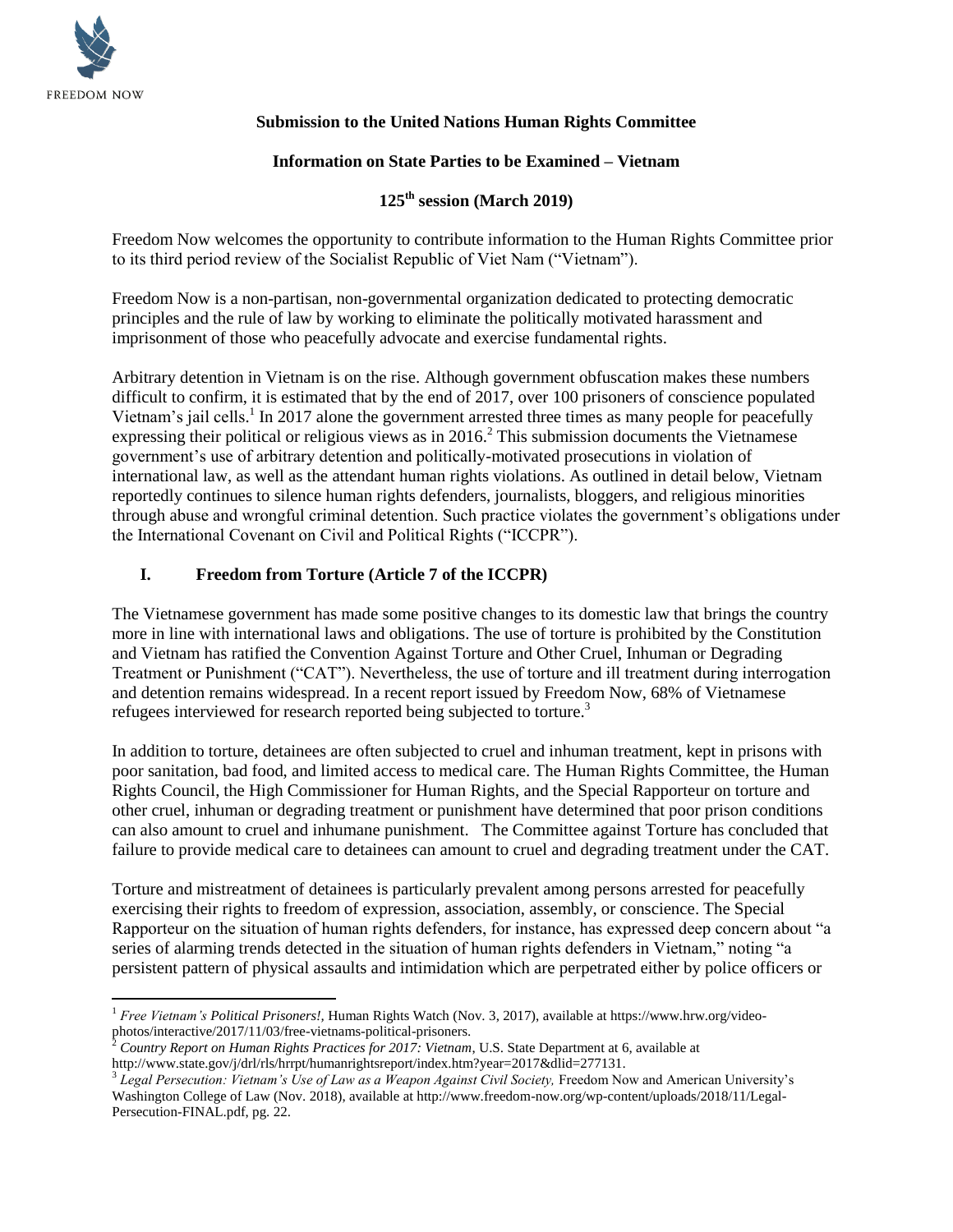unidentified individuals against human rights defenders, religious minorities, or those with dissenting voices, including government critics and social activists."<sup>4</sup> Yet, despite this alarming trend and despite Vietnam's obligations under various international instruments, the government has largely ignored attempts by UN human rights mechanisms to engage it in discussion or amelioration of the problem.

## Recommendations to Vietnam

a) Thoroughly investigate all cases of deaths in custody and torture directed against human rights activists, journalists, government critics, and religious persons. Ensure that perpetrators of such abuses are held accountable and that victims of such abuses are appropriately rehabilitated and compensated.

# **II. The Right to Liberty and Security of the Person (Article 9 of the ICCPR)**

The 2015 Criminal Procedure Code's arrest provisions depart from due process standards under international law in several important ways. Articles 9(3) and (4) of the ICCPR require that detainees be brought "promptly" before a judicial authority to decide "without delay" on the lawfulness of such detention. The Human Rights Committee has interpreted the term "promptly" to be within about 48 hours, unless there are exceptional circumstances.<sup>5</sup> This guarantee not only serves as a check on arbitrary detention, but also provides an important safeguard for other related rights—such as freedom from torture—that are often at risk before a detention has been judicially sanctioned.<sup>6</sup>

Although Article 114(1) of the Criminal Procedure Code requires the arresting authority to make a determination whether to temporarily detain or discharge the arrestee within 12 hours, the procuracy, serving as the "independent" authority reviewing such decision, is not given a specific time frame in which to respond to this initial temporary detention determination; it is only when the investigating authorities request an extension of this temporary detention under Article 118 that the procuracy must respond within 12 hours. Thus, an arrestee may sit in detention for up to four days before the procuracy, by law, must adjudicate the legality of such person's detention. Also problematic is that, with the procuracy's blessing, an individual may sit in "temporary detention" for up to nine days.

In addition to orders of temporary detainment, Article 119 of the Criminal Procedure Code provides for extended pre-trial detention for a broad range of detainees, including those accused of perpetrating "a horrific or extremely severe felony"; or certain lesser felony or misdemeanor if there is a showing, *inter alia*, that such person is likely to reoffend, be difficult to find later, abscond, tamper with evidence or witnesses, or continue to be a danger to the public.<sup>7</sup> The government can hold detainees in pre-trial detention for up to 24 months<sup>8</sup> and prolonged pre-trial detention appears to be a particular problem for those accused of national security offenses.<sup>9</sup>

For both temporary detainment and extended pre-trial detention, the Criminal Procedure Code does not afford to a detainee the right to *habeas corpus*, as guaranteed under Article 9(3) and (4) of the ICCPR. Although the legality of temporary detainment order or an order for prolonged pre-trial detention may be

<sup>8</sup> *Country Report on Human Rights Practices for 2017: Vietnam*, *supra* note 2 at 9.

 $\overline{\phantom{a}}$ 

<sup>4</sup> Michael Forst, *Report of the Special Rapporteur on situation of human rights defenders*, ¶ 474, U.N. Doc. A/HRC/34/52/Add.1, (Feb. 20, 2017).

<sup>&</sup>lt;sup>5</sup> Human Rights Committee, General Comment No. 35, ¶ 34, U.N. Doc CCPR/C/GC/35 (Dec. 16, 2014), available at goo.gl/p5Y8S6. 6 *Id.* at ¶ 34, 35

<sup>7</sup> For the full list of persons against whom longer pre-trial detention may be applied, *see* Criminal Procedure Code, No.

<sup>101/2015/</sup>QH13*,* at arts. 119(1)-(3), (Nov. 27, 2015), available at http://www.wipo.int/wipolex/en/text.jsp?file\_id=446020.

<sup>9</sup> *[Id.](https://www.state.gov/documents/organization/265598.pdf)* at 8.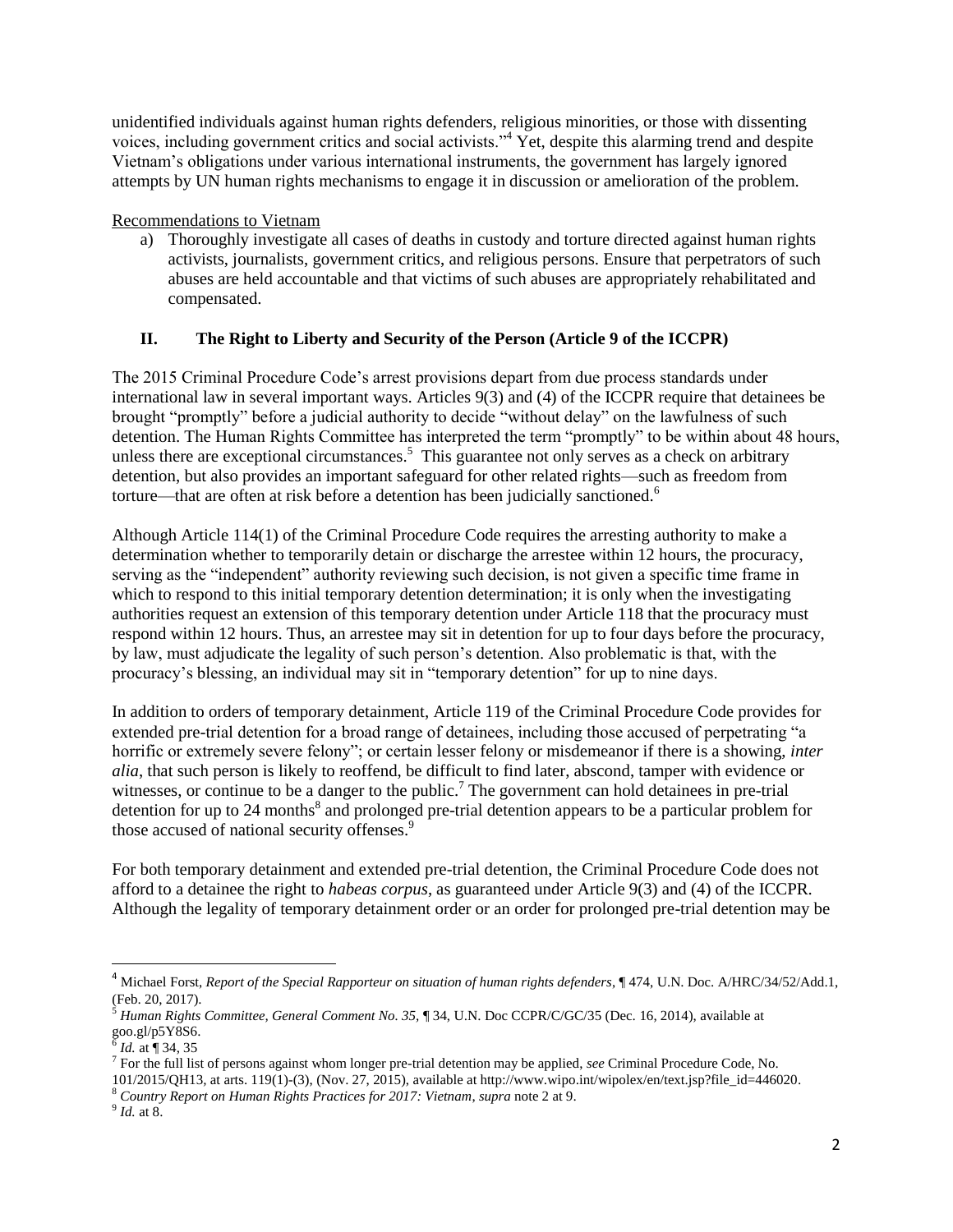adjudicated by the procuracy, the Criminal Procedure Code does not grant to a detainee the right to challenge in court, with the assistance of counsel, the legal basis of his detention.

Moreover, the permissible reasons for prolonged pre-trial detention under Article 119 of the Criminal Procedure Code are far broader than those permitted under international law. Article 9(3) of the ICCPR makes it clear that "it shall not be the general rule that persons awaiting trial shall be detained in custody, but release may be subject to guarantees to appear for trial." The Human Rights Committee has found that"[d]etention pending trial must be based on an individualized determination that it is reasonable and necessary taking into account all the circumstances, for such purposes as to prevent flight, interference with evidence or the recurrence of crime… Pretrial detention should not be mandatory for all defendants charged with a particular crime, without regard to individual circumstances."<sup>10</sup> Article 119 of the Criminal Procedure Code, however, authorizes pre-trial detention for a broader array of reasons, including that the detainee is accused of perpetrating heinous crimes or has "no definite place of residence."<sup>11</sup>

In addition to these issues with the law *de jure,* significant pre-trial detention abuses occur in *de facto* practice. For instance, Article 31 of the Constitution and Article 25 of the Criminal Procedure Code guarantee timely trials to defendants, however extended pre-trial detention periods necessarily mean that trials are unduly delayed. Detainees awaiting trial are also frequently held *incommunicado*, unable to communicate with either family or attorneys. Journalist Nguyen Van Hoa, for example, was arrested in January 2017 for his reporting on the Formosa disaster. He remained in pre-trial detention until his trial and conviction 11 months later—the first three months of which he was held *incommunicado*. Such *incommunicado* detention and delayed trials are violations of Articles  $9(3)^{12}$  and Article 14(3)(c).

As noted in section I above, torture remains prevalent throughout the Vietnamese criminal system. Although Articles 58(d) and 59(c) of the Criminal Procedure Code guarantee to detainees the right to remain silent, in practice detainees are often abused or tortured in order to obtain a confession and other information.<sup>13</sup>

A particularly common abuse appears to be unfounded arrests and custodial detention, in violation of Article 9(1) of the ICCPR. Local officials are known to abuse Criminal Procedure Code provisions that broadly allow arrest or "emergency custody" by frequently and repeatedly calling people in for "working sessions" in which they were questioned, interrogated, and abused for long periods of time.<sup>14</sup>

### Recommendations to Vietnam

- a) Immediately and unconditionally release and rehabilitate the civil and political rights of human rights defenders, bloggers, journalists, religious minorities, and all other individuals detained under criminal or administrative charges for exercising their fundamental human rights.
- b) Thoroughly investigate all cases of arbitrary detention directed against human rights activists, journalists, government critics, and religious persons. Ensure that perpetrators of such abuses are held accountable and that victims of such abuses are appropriately rehabilitated and compensated.
- c) Amend the Criminal Procedure Code to ensure robust due process protections surrounding any deprivation of liberty and bring into compliance with Vietnam's obligations under international human rights law, specifically Article 9 of the ICCPR. Ensure that such

l <sup>10</sup> *General Comment No. 35, supra* note 4 at ¶ 38.

<sup>11</sup> Criminal Procedure Code, *supra* note 6 at art. 119.

<sup>12</sup> *General Comment No. 35, supra* note 4 at ¶ 35.

<sup>13</sup> Criminal Procedure Code, *supra* note 6 at arts. 58(d), 59(c).

<sup>14</sup> *Legal Persecution: Vietnam's Use of Law as a Weapon Against Civil Society, supra* note [3,](#page-0-0) at pg. 17.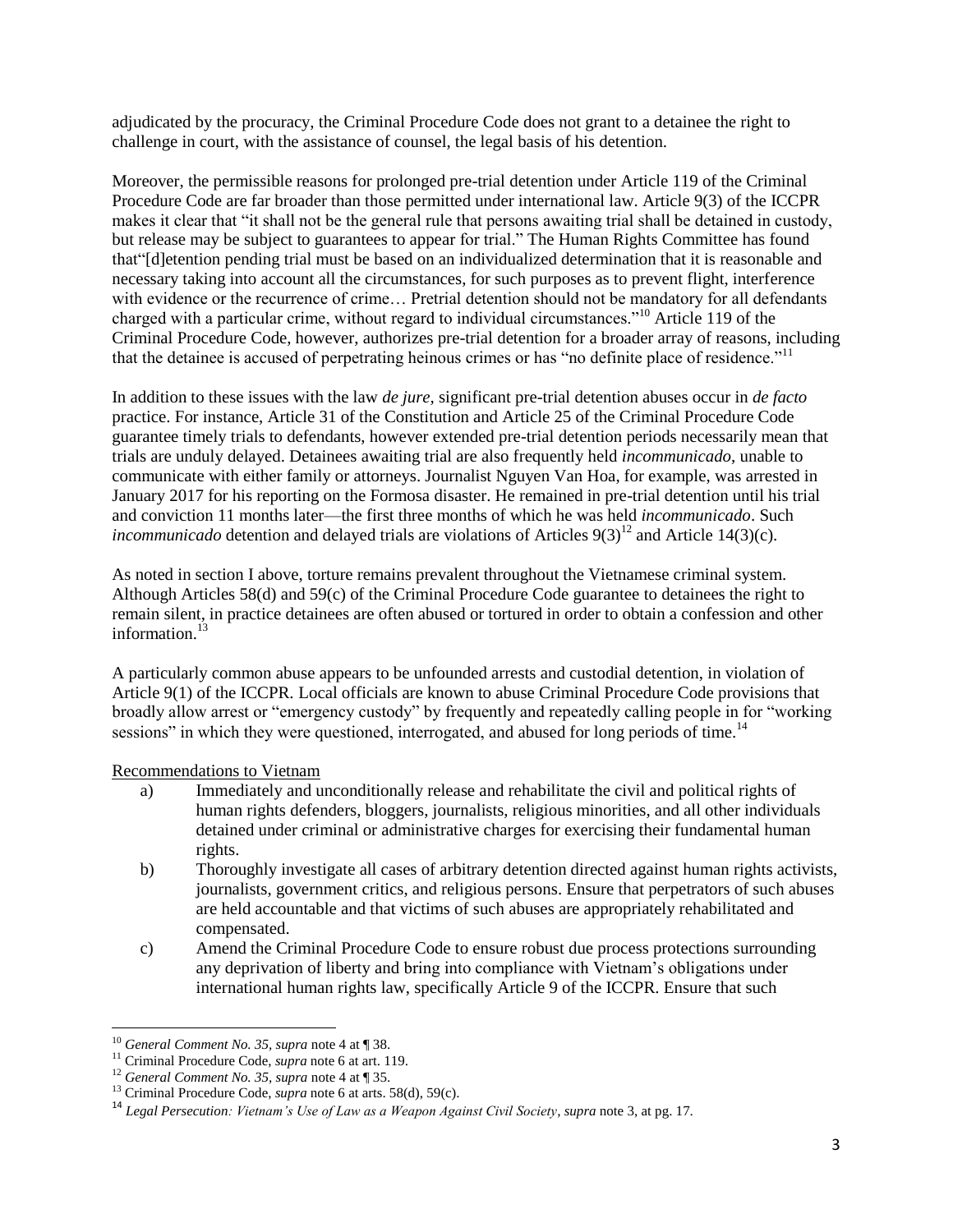amendments bar arrest and temporary detainment (such as "working sessions") as a means of harassment and *incommunicado* detention.

d) Amend the Criminal Code to eliminate provisions that criminalize activities protected by the right to liberty and security of the person, including, among others, Article 118. Bring the Criminal Code into compliance with Vietnam's obligations under international human rights law, specifically Article 9 of the ICCPR.

## **III. The Right to Justice and a Fair Trial (Article 14 of the ICCPR)**

Vietnamese trials consistently fail to meet international fair standards.<sup>15</sup> Although Article 103 of the Constitution declares that "Judges and Assessors are independent and shall only obey the law; interference with the trials of the Judges and Assessors by bodies, organizations, and individuals is strictly prohibited,"<sup>16</sup> in practice, the Communist Party of Vietnam ("CPV") dominates the selection and the ideology of the judiciary. As has been reported, "the judicial system was opaque and lacked independence, and political and economic influences regularly affected judicial outcomes . . . . most, if not all, judges were members of the Communist Party of Vietnam and underwent screening by the Party and local officials during their selection process to determine their suitability for the bench."<sup>17</sup>

This lack of judicial independence from the CPV has resulted in clear bias in favor of the government in cases where the government's interest appears to be at stake<sup>18</sup> and is in violation of Vietnam's obligations under Article 14(1) of the ICCPR, which entitles criminal defendants to "a fair and public hearing by a competent, independent and impartial tribunal established by law." The Human Rights Committee has confirmed that this "[t]he requirement of independence refers, in particular, to . . . the actual independence of the judiciary from political interference by the executive branch and legislature."<sup>19</sup> In Vietnam, however, the judiciary's dependence on and bias in favor of government interests ushers in a host of subsidiary fair trial violations and ensures that politically-sensitive trials have pre-determined outcomes.<sup>20</sup>

For instance, Vietnamese courts regularly fail to uphold the principle of the presumption of innocence, in violation of Article 14(2) of the ICCPR. Although this presumption is guaranteed in both Article 31 of the Constitution ("a defendant shall be regarded as innocent until the crime is proved in accordance with legal procedure and the sentence of the Court has acquired full legal effect" $)^{21}$  and Article 13 of the Criminal Procedure Code ("accused person is deemed innocent until his guilt is evidenced according to the procedures and formalities as defined in this Law and a Court passes a valid conviction"), $^{22}$  courts particularly in politically-motivated trials—frequently appear to presume a defendant's guilt.<sup>23</sup>

Another common occurrence is the denial of the right to legal counsel as well as the time and facilities needed to prepare for a defense, rights that are also guaranteed by Vietnamese law. Article 16 of the

 $\overline{a}$ <sup>15</sup> *See e.g., Vietnam: Events of 2016,* Human Rights Watch (Sept. 20, 2016), available at https://www.hrw.org/worldreport/2017/country-chapters/vietnam; *Country Report on Human Rights Practices for 2015: Vietnam* at 16, U.S. State Department, available at http://www.state.gov/j/drl/rls/hrrpt/humanrightsreport/index.htm?year=2015&dlid=252813. <sup>16</sup> Constitution of the Socialist Republic of Vietnam, art. 103, (2013), available at

http://www.constitutionnet.org/sites/default/files/tranlation\_of\_vietnams\_new\_constitution\_enuk\_2.pdf.

<sup>17</sup> *Country Report on Human Rights Practices for 2015: Vietnam*, *supra* note 13 at 16.

<sup>&</sup>lt;sup>18</sup> Country Report on Human Rights Practices for 2016: Vietnam at 1, U.S. State Department, available at

http://www.state.gov/j/drl/rls/hrrpt/humanrightsreport/index.htm?year=2016&dlid=265386.

<sup>19</sup> *General Comment No. 35, supra* note 4 at ¶ 29.

<sup>20</sup> *Country Report on Human Rights Practices for 2017: Vietnam*, *supra* note 2 at 15.

<sup>21</sup> Constitution of the Socialist Republic of Vietnam, *supra* note 14 at art. 31; Criminal Procedure Code, *supra* note 6 at art.13.

<sup>22</sup> Criminal Procedure Code, *supra* note 6 at art. 13.

<sup>23</sup> *Country Report on Human Rights Practices for 2017: Vietnam*, *supra* note 2 at 11; Civil Rights Defenders, *Human Rights in Vietnam*, (Sept. 25, 2016), *available at* http://old.civilrightsdefenders.org/country-reports/human-rights-in-vietnam/.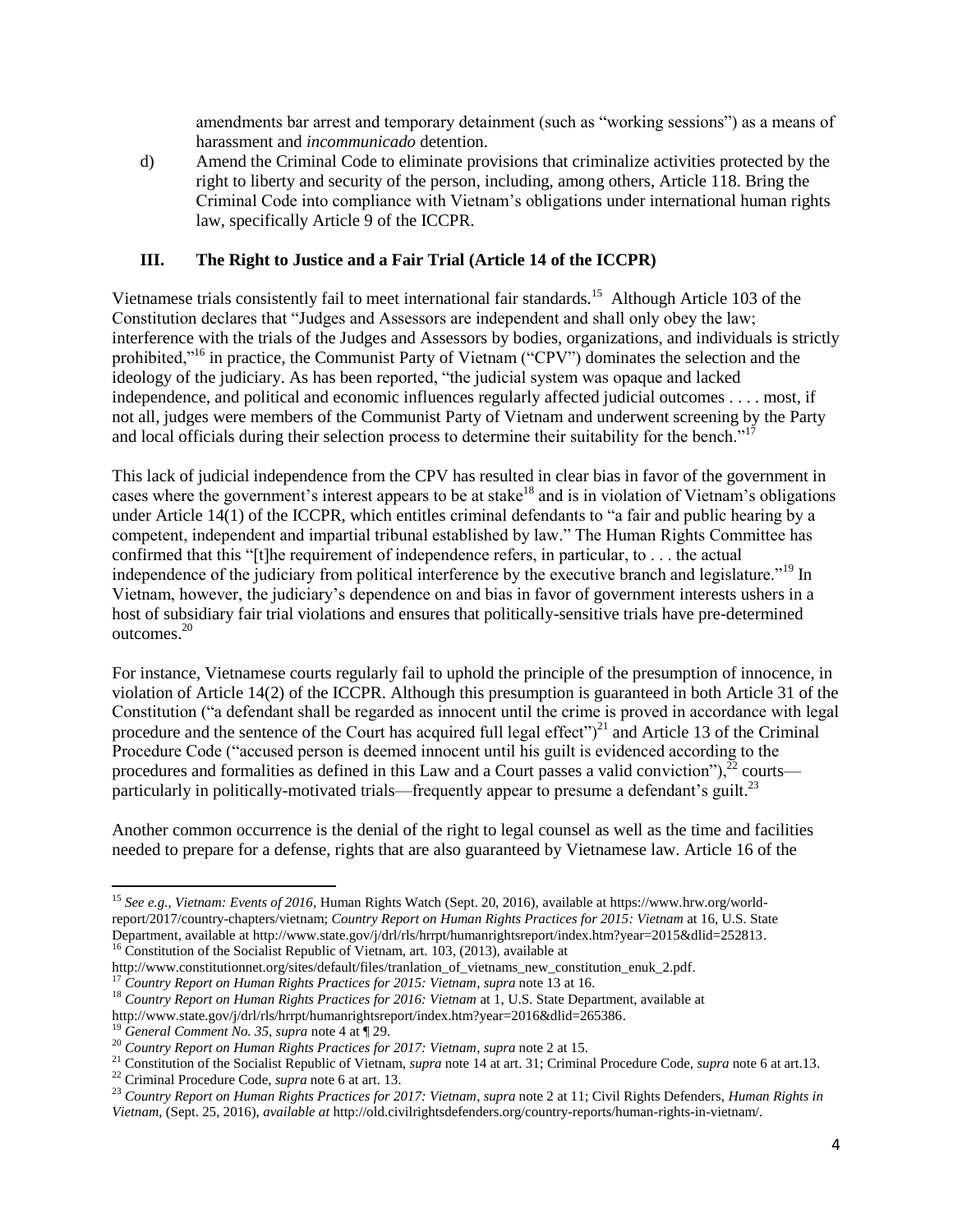Criminal Procedure Code provides that "An accused person is entitled to defend himself or be defended by a lawyer or another person."<sup>24</sup> Additionally, Article 31 of the Constitution states, "Any person who has been arrested, held in custody, prosecuted, investigated, charged, or brought to trial in violation of the law has the right to self-defend or to seek the assistance of defense from lawyers or other people."<sup>25</sup>

Unfortunately, despite these express guarantees codified in the law, Vietnam frequently impedes criminal defendants from accessing legal assistance through a variety of intimidation and coercive techniques. Credible reports suggest that authorities pressure defense lawyers not to represent religious or democracy activists.<sup>26</sup> Authorities have "restricted, harassed, arrested, disbarred, and, in some cases, detained human rights attorneys who represented political activists."<sup>27</sup> This pressure has led to a widespread reluctance by lawyers to take on any human rights-related or politicized cases for fear of being targeted themselves, further exacerbating the issue of accessibility. $^{28}$ 

Though the law provides for access to counsel at the time of detention, authorities use bureaucratic delays to deny this right.<sup>29</sup> A detainee is often prevented from meeting his attorney outright or, if she or he is permitted to communicate with an attorney, is not given enough time to prepare for an adequate defense.<sup>30</sup> Defense lawyers "routinely reported having little time before trials to talk to their clients or examine the evidence against their clients.<sup>331</sup> By law, the government may prohibit a suspect being investigated under national security laws from accessing his attorney until after the officials have completed the investigation and formally charged such suspect with a crime.<sup>32</sup>

There are also numerous reports that authorities have prevented detainees from communicating with and being defended by attorneys of their choosing. For instance, in the case of Nguyen Huu Quoc Duy, an online activist who was convicted to three years in prison in August 2016, Vietnamese authorities barred Duy from meeting with attorneys hired by his family until his appeal hearing; instead the government provided Duy with an attorney of its choosing during the trial of first instance.<sup>33</sup>

In addition to this *de facto* denial of legal assistance, new amendments to the Criminal Code, which came into effect in 2018, have gravely infringed upon the sanctity of the attorney-client relationship. In particular, Article 19 of the amended Criminal Code has compromised the ability of individuals charged under vague national security laws to obtain effective legal representation. Article 19(3) requires lawyers to report crimes committed by clients where such crimes fall under the umbrella of national security or "other especially serious crimes."<sup>34</sup> The Ho Chi Min Bar Association, which complained in a letter to the National Assembly, noted that the government considers everything to be a potential national security

<sup>24</sup> Criminal Procedure Code, *supra* note 6 at art. 16.

<sup>25</sup> Constitution of the Socialist Republic of Vietnam, *supra* note 14 at art. 31.

<sup>26</sup> *Country Report on Human Rights Practices for 2016: Vietnam*, *supra* note 16 at 11, 16.

<sup>27</sup> *Id.* at 16.

<sup>28</sup> *Freedom in the World: Vietnam 2015*, Freedom House, available at https://freedomhouse.org/report/freedomworld/2015/vietnam.

<sup>29</sup> *Country Report on Human Rights Practices for 2015: Vietnam*, *supra* note 13 at 11.

<sup>&</sup>lt;sup>30</sup> Civil Rights Defenders, Human Rights in Vietnam, (Sept. 25, 2016), available at http://old.civilrightsdefenders.org/countryreports/human-rights-in-vietnam/.

<sup>31</sup> *Country Report on Human Rights Practices for 2017: Vietnam*, *supra* note 2 at 12.

<sup>32</sup> *Id.* at 8.

<sup>33</sup> *Petition to: United Nations Working Group on Arbitrary Detention, in the Matter of Nguyen Huu Quoc Duy,* at 26, Freedom Now (Sept. 19, 2017), *available at* http://www.freedom-now.org/wp-content/uploads/2017/09/Nguyen-Huu-Quoc-Duy-Petition-to-the-UNWGAD-REDACTED-VERSION.pdf.

<sup>34</sup> Criminal Code (2015), No. 100/2015/QH13, arts. 19(3), (Nov. 27, 2015), available at

http://www.wipo.int/edocs/lexdocs/laws/en/vn/vn086en.pdf ("[When] the person who does not report [on people] is a lawyer, he/she is not held criminally accountable in accordance with clause 1 of this article, except for not reporting on national security crimes or other especially serious crimes which the person he/she is defending is preparing to carry out, is carrying out, or has carried out and the defender clearly knows about it while carrying out his/her defense duty").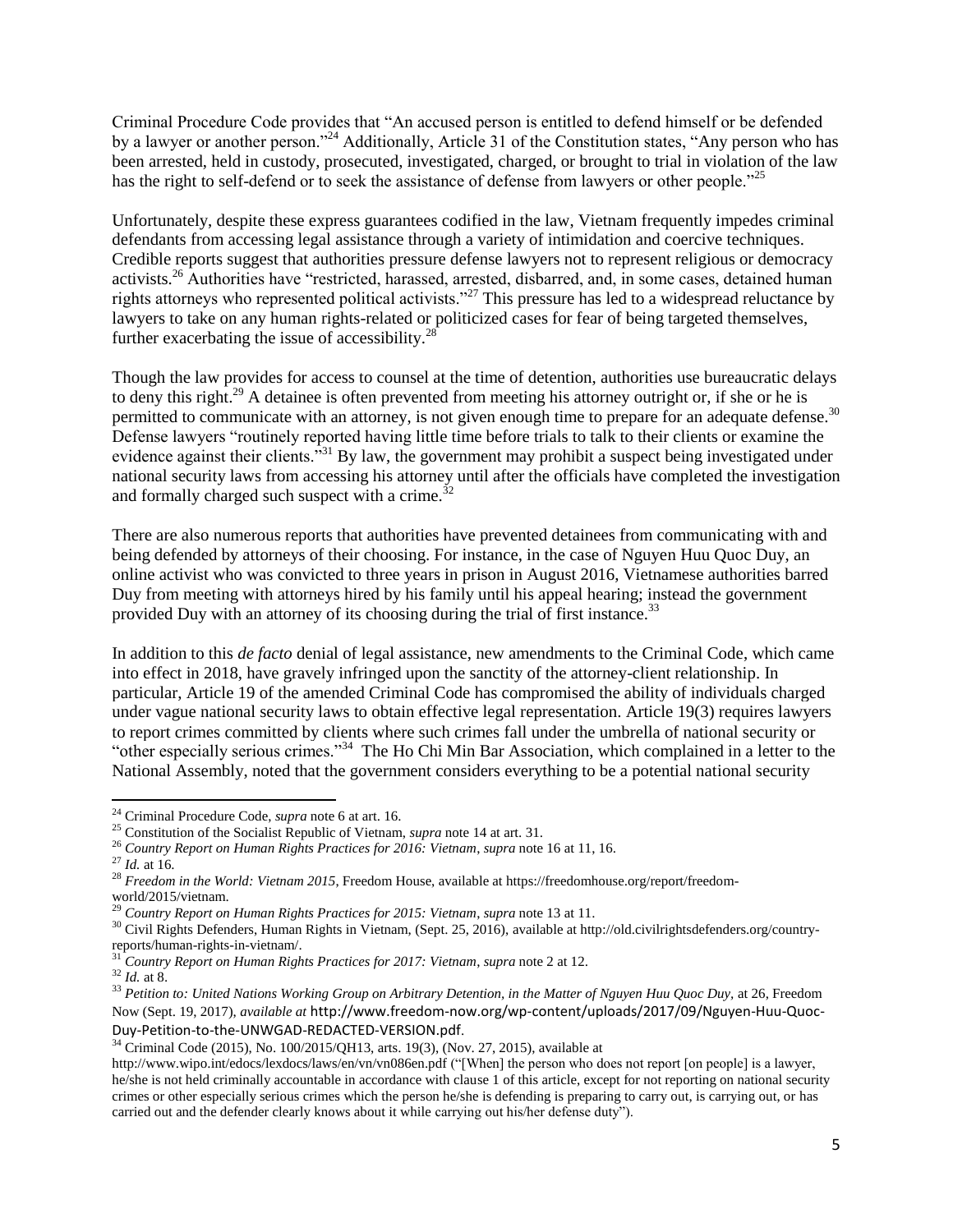issue, and that the new law would essentially make lawyers "agents of the state."<sup>35</sup> Lawyers need to be able to build trust among their clients, in part by guaranteeing that information provided by clients will be treated confidentially; in potentially putting attorneys at criminal risk for refusing to disclose their client's crime, Article 19(3) not only chills the relationship between defendant and attorney, but will also likely reduce the numbers of attorneys willing to take on such representations. This chilling effect is particularly concerning when viewed in the context of the government's tendency to prosecute human rights defenders and other activists under national security laws. Moreover, the fact that Article 19(3) undermines trusted legal assistance for criminal defendants accused of the most severe crimes is particularly egregious as it is precisely in such situations—where the risk of lengthy deprivation of liberty or the death penalty is high—that rigorous assistance of counsel is most crucial.

In addition to infringing upon defendants' right to legal counsel, the government often prevents defendants from accessing the information they need to adequately prepare a defense. Defendants may not be given prompt notice of the charges against them.<sup>36</sup> In one egregious example, blogger Nguyen Huu Vinh was not informed that he had a trial scheduled until the day before it began.<sup>37</sup> The government also commonly prevents defendants and their lawyers from accessing government evidence before trial, including basic information such as who the prosecution's witnesses will be.<sup>38</sup>

The Human Rights Committee has confirmed that a defendant's ability to confidentially communicate with and be defended by an attorney of his or her choosing is an "an important element of the guarantee of a fair trial."<sup>39</sup> Such a right requires that a defendant have prompt access to counsel from the outset of their detention.<sup>40</sup> Article  $14(3)(b)$  of the ICCPR also guarantees a defendant the right to "adequate time" and facilities for the preparation of his defense" and Article 14(3)(a) specifies that a defendant has the right to be promptly informed of the charges against him.

Although Vietnamese law includes the presumption that trials should be held publicly,  $41$  the Constitution does allow "special cases, which require the protection of state secrecy, fine customs and beautiful habits of the nation, the protection of youths and the protection of privacy according to the legitimate requirement of the persons concerned" to be held in private.<sup>42</sup> The government regularly uses the protection of national security as a pretext to deny open trials to human rights activists and civil society leaders, where due process violations are often rife.

For example, online activist Nguyen Huu Quoc Duy was tried in a secret proceeding on August 23, 2016. Although Duy's family attempted to attend the trial, police at the courthouse claimed that the family needed an invitation from the court to enter. Duy's mother was not only denied access to the courtroom, but was physically detained by the police for the duration of the trial, taken to a local police station and told that she would only be able to leave once the trial had ended. (The trial lasted only one day; Duy was convicted of spreading anti-government propaganda under Article 88 of the 1999 Criminal Code.) Because Duy was not permitted a lawyer of his choice, other than the defendant, only court officials or government-approved attorneys were witness to the proceeding.<sup>43</sup>

<sup>35</sup> *See also Vietnam: New Law Threatens Right to a Defense*, Human Rights Watch (June 21, 2017), available at https://www.hrw.org/news/2017/06/21/vietnam-new-law-threatens-right-defense.

<sup>&</sup>lt;sup>36</sup> Freedom House, Freedom in the World: Vietnam 2015, available at https://freedomhouse.org/report/freedomworld/2015/vietnam.

<sup>37</sup> *Country Report on Human Rights Practices for 2016: Vietnam*, *supra* note 16 at 10.

<sup>38</sup> *Id.* at 16.

<sup>39</sup> Human Rights Committee, *General Comment No. 32,* ¶¶ 32, 34, U.N. Doc CCPR/C/GC/32 (Aug. 23, 2007), available at http://undocs.org/CCPR/C/GC/32.

<sup>40</sup> *General Comment No. 35, supra* note 4 at ¶ 35.

<sup>41</sup> Constitution of the Socialist Republic of Vietnam, *supra* note 14 at art. 31.

<sup>42</sup> *Id.* at art. 103.

<sup>43</sup> *Petition to the United Nations Working Group on Arbitrary Detention*, *supra* note 31 at 10.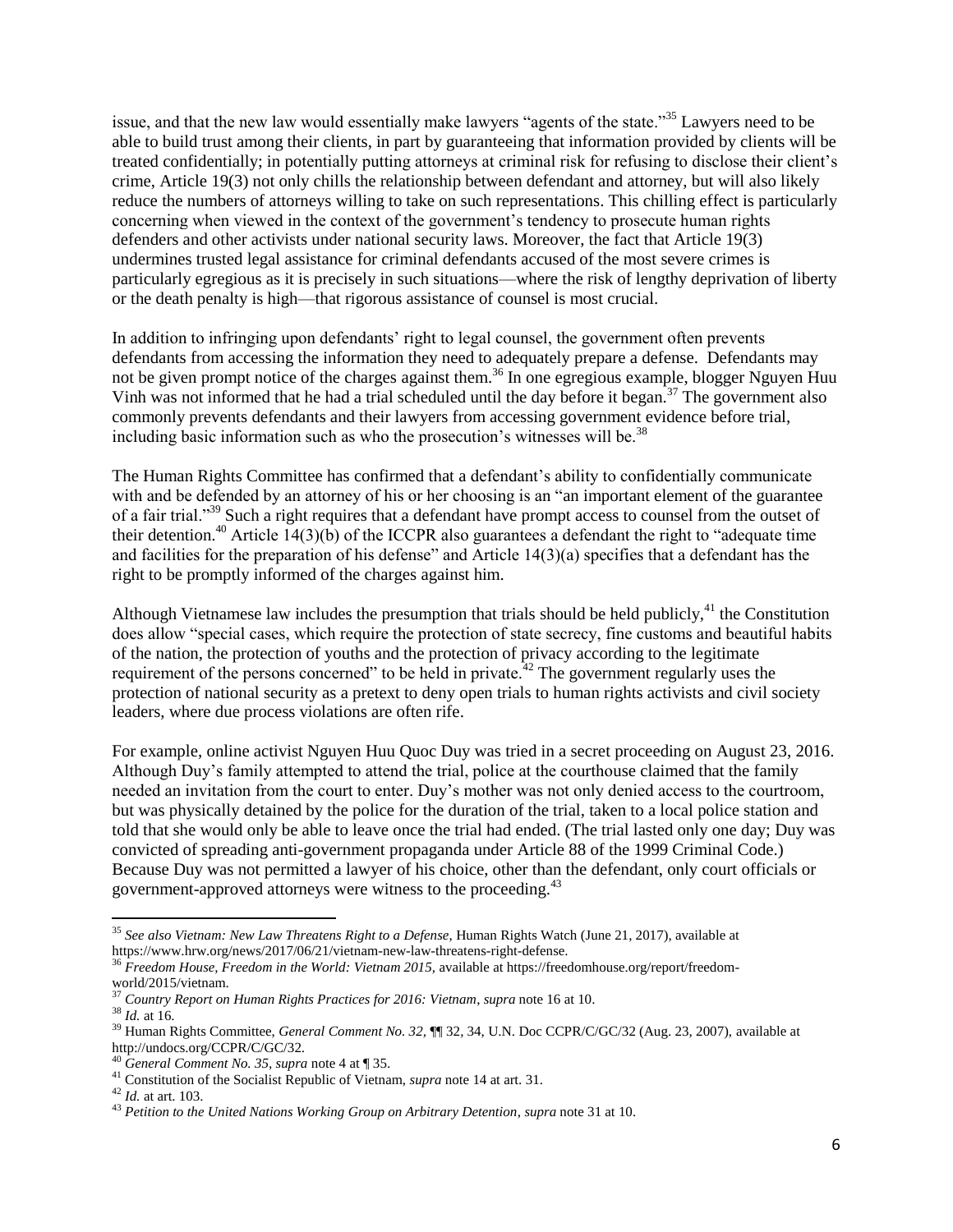In November 2017, Nguyen Van Hoa, a videographer for Radio Free Asia, was also tried secretly; neither members of Hoa's family nor defense attorneys of his own choosing were present.<sup>44</sup> After a half-day trial he was convicted to seven years in prison for spreading propaganda against the state under Article 88 of the 1999 Criminal Code. $45$ 

Article 14(1) of the ICCPR guarantees a public trial to all criminal defendants. The Human Rights Committee has emphasized the importance of a public hearing as it "ensures the transparency of proceedings and thus provides an important safeguard for the interest of the individual and of society at large."<sup>46</sup> Moreover, a public hearing requires not just that some individuals unconnected with the proceedings are permitted into the courtroom, rather the hearing must be open to the general public, including media, without limiting entrance to a select group of people. $47$ 

Article 14(1) of the ICCPR does permit that a trial may be held in private for, *inter alia*, reasons of national security, however this allowance for a private trial is narrowly drawn. The Human Rights Committee has stated that "Even in cases in which the public is excluded from the trial, the judgment, including the essential findings, evidence and legal reasoning must be made public."<sup>48</sup> In contrast to these principles, however, Vietnam is in the practice of holding the entire trial where an individual has been charged with a national security offense behind closed doors.

### Recommendations to Vietnam

- b) Ensure that all detainees have immediate and confidential access to legal counsel of their own choosing, that trials are open to the public, that confessions are not obtained via use of torture or other undue pressure, that the presumption of innocence is respected and that all other procedural rights are fully respected.
- c) Thoroughly investigate all cases of fair trial abuse against human rights activists, journalists, government critics, and religious persons. Ensure that perpetrators of such abuses are held accountable and that victims of such abuses are appropriately rehabilitated and compensated.
- d) Amend the Criminal Procedure Code to ensure robust due process protections surrounding the trial process and bring into compliance with Vietnam's obligations under international human rights law, specifically Article 14 of the ICCPR. Ensure that such amendments provide for *habeas corpus* proceedings within 48 hours of detention, release pending trial (except in situations permitted by international law), fair and public trials adjudicated by an independent and unbiased judiciary, full and confidential access an attorney of the accused's choice at all stages of the legal proceedings, and sufficient time and facilities to prepare a defense.
- e) Amend the Criminal Code to eliminate provisions that criminalize activities protected by the right to fair trial, "preparatory" offenses, and require defense attorneys to breach confidentiality in certain situations, including, among others, Article 19(3). Bring the Criminal Code into compliance with Vietnam's obligations under international human rights law, specifically Article 14 of the ICCPR.

# **IV. Freedom of Belief (Article 18 of the ICCPR)**

 $\overline{a}$ <sup>44</sup>*Profile: Nguyen Van Hoa*, The 88 Project (last updated June 5, 2018), available at

https://vietnamprisoners.info/prisoner/36/nguyen-van-hoa.

<sup>45</sup> *Vietnamese blogger Nguyen Van Hoa gets Seven Years in Prison*, Reporters Without Borders (Nov. 27, 2017), available at https://rsf.org/en/news/vietnamese-blogger-nguyen-van-hoa-gets-seven-years-prison.

<sup>46</sup> *General Comment No. 32*, *supra* note 37 at ¶ 28.

<sup>47</sup> *Id.* at ¶ 29.

<sup>48</sup> *Id.*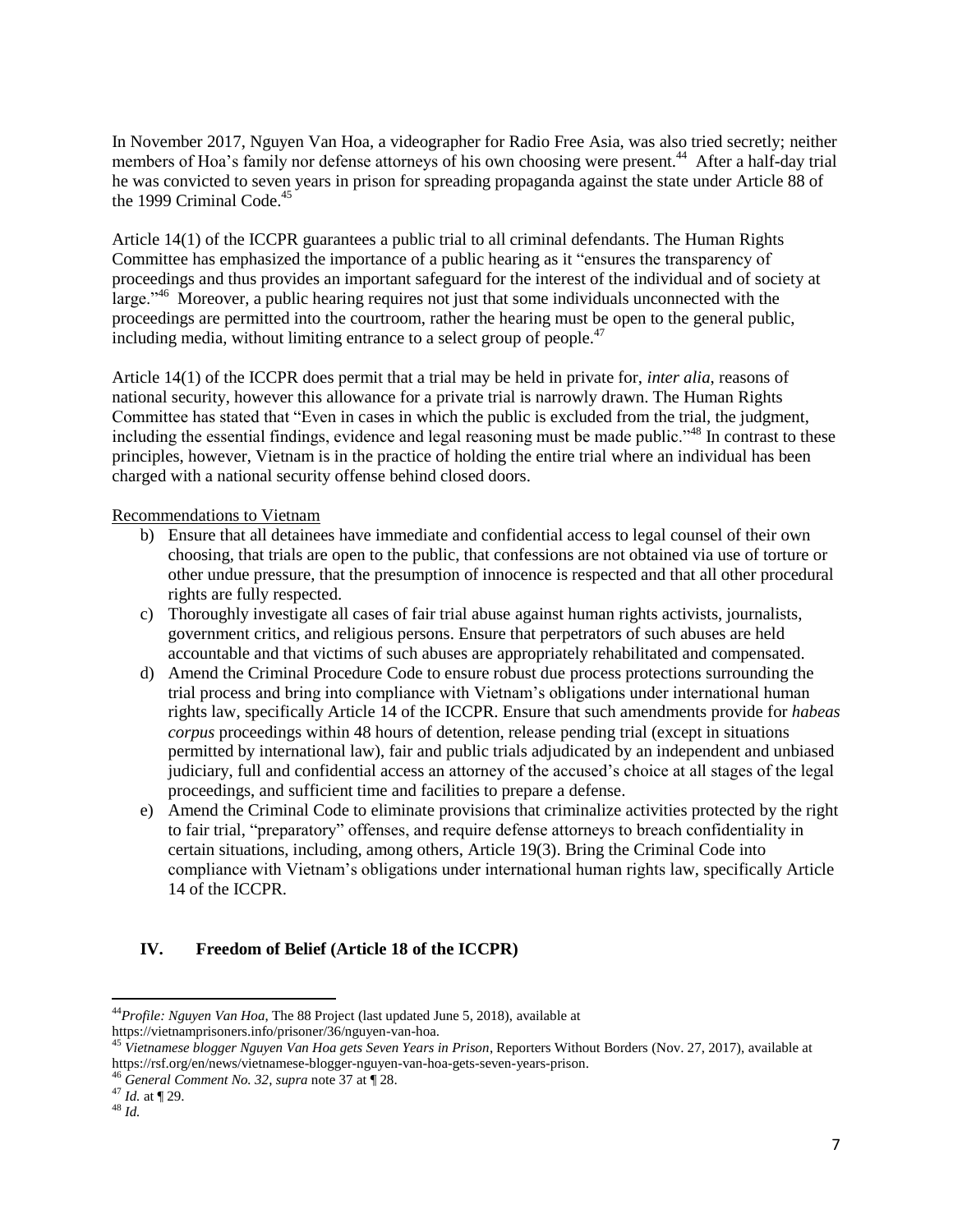The Vietnamese government has a long history of restricting religious freedom, particularly in cases where it perceives certain religious groups as having ties to the West or criticizing repressive government practices.<sup>49</sup> Officially, the government attempts to promote an image of religious tolerance,<sup>50</sup> and the Constitution nominally guarantees religious freedom for all people.<sup>51</sup> Nonetheless, the government engages in a massive effort to manage the practice of religion, favoring certain groups, while making it difficult for other groups to practice their faith.

This effort to suppress religious freedom has not gone unnoticed by the international community. The UN Special Rapporteur on freedom of religion or belief expressed concern about Vietnam's control over its citizens' religious beliefs during a 2014 mission to Vietnam.<sup>52</sup> Vietnam received 10 recommendations from members of the UN Human Rights Council during its most recent Universal Periodic Review cycle relating to its suppression of religious belief, including one which specifically called for Vietnam to bring its regulatory and legal framework into compliance with international religious rights standards.<sup>53</sup>

Despite this international criticism, Vietnam has not improved its respect for freedom of religion. On January 1, 2018, a new Law on Belief and Religion went into effect.<sup>54</sup> Rather than paving the way for greater religious freedom, this law expanded government control over religious groups, and imposed stronger penalties on those who violate the law.<sup>55</sup> The law codifies the right of the government to intervene in vetting and appointing clergy, as well as the dissemination of messaging and materials.<sup>56</sup> Article 5(5) of the Law on Belief and Religion explicitly reflects the concern (also embedded in the Constitution) that freedom of belief might be abused to mask anti-government activities, as the provision specifically prohibits taking advantage of religious freedom to, *inter alia*, harm national security, public order, or morality or tarnish the "image of national heroes and notables."

The government's extraordinarily restrictive understanding of religious freedom is evident in the way the Law on Belief and Religion defines key terms. For instance, Article 1(5) defines "Belief-based activities" as being limited to those activities that "express the worship of ancestors, commemoration of people with meritorious service to the nation and/or their community. Religious operations and other national religious activities must reflect beautifully our traditional, historical, cultural and ethical values of Vietnamese communities."<sup>57</sup> This definition is so vague as to allow the government broad discretion when determining whether to approve registration for a particular group—which is particularly problematic as Article 1(11) restricts the definition of "religions organization" to only those groups which have been recognized by the government.<sup>58</sup> Although not explicit in the law, these ill-defined terms allow the

<sup>&</sup>lt;sup>49</sup>*Freedom of Religion or Belief in Vietnam: State Management of Religion*, at 7, Vietnam Committee on Human Rights (2016), available at http://queme.org//app/uploads/2016/02/Report-VCHR-FoRB-in-Vietnam-State-management-of-religions-Feb-2016.pdf.

<sup>50</sup> Ministry of Foreign Affairs, *Religion and Beliefs, available at* 

http://www.mofahcm.gov.vn/en/mofa/en/tt\_vietnam/nr050324092159/.

<sup>51</sup> Constitution of the Socialist Republic of Vietnam, *supra* note 14 at art. 24.

<sup>52</sup> *Report of the Special Rapporteur on freedom of religion or belief, Heiner Bielefeldt, Addendum: Mission to Viet Nam (21 to 31 July 2014*), UN Doc. A/HRC/28/66/Add.2, (Jan. 30, 2015).

<sup>53</sup> *See e.g.,* UPR Info, Database of Recommendations: Vietnam, *available at* goo.gl/sXScCJ.

<sup>(</sup>Specifically, UPR Cycle 2 recommendations from Chile, Singapore, United Arab Emirates, Italy, Canada, Belgium, Czechia, Poland, Cape Verde and Mexico)*.*

<sup>54</sup> Law on Belief and Religion, No. 2016/QH13, (2016), *available at* [http://queme.org//app/uploads/2016/02/Report-VCHR-](http://queme.org/app/uploads/2016/02/Report-VCHR-FoRB-in-Vietnam-State-management-of-religions-Feb-2016.pdf)[FoRB-in-Vietnam-State-management-of-religions-Feb-2016.pdf;](http://queme.org/app/uploads/2016/02/Report-VCHR-FoRB-in-Vietnam-State-management-of-religions-Feb-2016.pdf) *see also* USCIRF*, Annual Report 2018*, 1, 3, *available at*  http://www.uscirf.gov/sites/default/files/Tier1\_VIETNAM.pdf. <sup>55</sup> *Id.*

<sup>56</sup> Law on Belief and Religion, *supra* note 52 at arts. 36 and 37; *see also* USCIRF *Annual Report 2018 supra* note 52 at 3; *Freedom in the World: Vietnam 2018*, Freedom House, available at https://freedomhouse.org/report/freedomworld/2018/vietnam.

<sup>57</sup> Law on Belief and Religion, *supra* note 52 at art. 1(5)

<sup>58</sup> *Id.*at art. 1(11).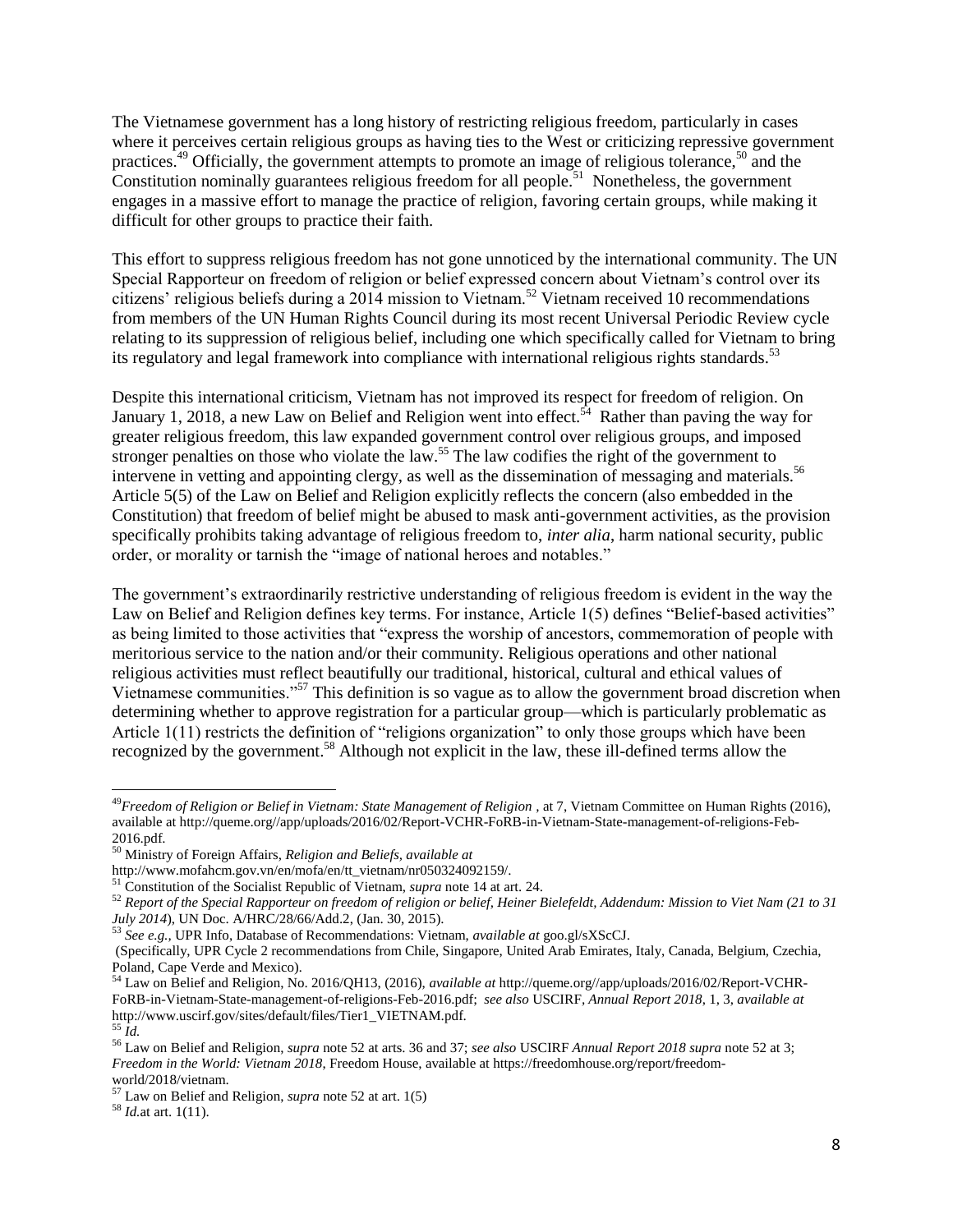government to continue to deny registration to religious groups that do not support the Communist Party of Vietnam and are seen as a threat to the power and control of the state when, for example members speak out in support of civil and political rights.

More than anything, the Law on Belief and Religion serves to bring religious organizations and activity under government control. Chapter III, Article 8 of the Law on Belief and Religion includes onerous registration requirements for all religious activities and operations, which include presenting detailed information about the religion's credo, purpose, yearly planned activities, and size as well as personal details of representatives.<sup>59</sup> Such strict registration requirements not only puts heavy administrative burdens on religious organizations, but also exposes to the government any activities a religious organization may wish to take in opposition to government interests. Because the government has the power to decline to register any religious organizations whose activities it deems to be harmful to its interests, such burdensome registration and reporting requirements severely curtail individuals' ability to freely practice their religious and associate with other believers.<sup>60</sup>

## Recommendations to Vietnam

- a) Amend or repeal the Law on Belief and Religion and all related laws, decrees and regulations to ensure robust protections for the freedom of belief and religion and to bring into compliance with Vietnam's obligations under international human rights law, specifically Article 18 of the ICCPR. Ensure that such repeal or amendment extends protection for adherents of all beliefs or religions and ends registration requirements.
- b) Amend the Criminal Code to eliminate provisions that criminalize activities protected by the right to freedom of belief. Bring the Criminal Code into compliance with Vietnam's obligations under international human rights law, specifically Article 18 of the ICCPR.

# **V. Freedom of Expression (Article 19 of the ICCPR)**

During the reporting period, Vietnam's National Assembly passed several laws and ordinances that restrict freedom of expression.

Decree 72, issued in 2013, mandated that blogs and social websites could only be used to share personal information and prohibited the sharing of news articles and material that harmed national security or opposed the Vietnamese government.<sup>61</sup>

Decree 174, effective since 2014, imposed fines on anyone criticizing the government, defaming government leaders, or "spreading propaganda" on social media; $^{62}$  it also includes a provision requiring internet service providers to place their primary servers inside Vietnam.

The 2015 Law on Cyber Information Security regulates network information systems to ensure the security of online information. Yet, the law also includes provisions that undermine the privacy of individuals by requiring businesses that provide encryption services to be based in Vietnam and to provide user data, when requested, to the Ministry of Public Security. Without any apparent restrictions on when and why the government can request such information, individuals risk having their private

<sup>59</sup> *Id.* at art. 8, Ch. III.

<sup>60</sup> *USCIRF Annual Report 2018, supra* note 52 at 3.

<sup>61</sup> *Vietnam Internet Restrictions Come into Effect*, BBC News (Sept. 1, 2013), available at https://www.bbc.com/news/world-asia-23920541; *New Cybersecurity Law Threatens Press Freedom in Vietnam,* Committee to Protect Journalists (June 12, 2018), available athttps://cpj.org/2018/06/new-cybersecurity-law-threatens-press-freedom-in-v.php.

<sup>62</sup> *Freedom in the World: Vietnam 2017,* Freedom House, available at https://freedomhouse.org/report/freedomworld/2017/vietnam.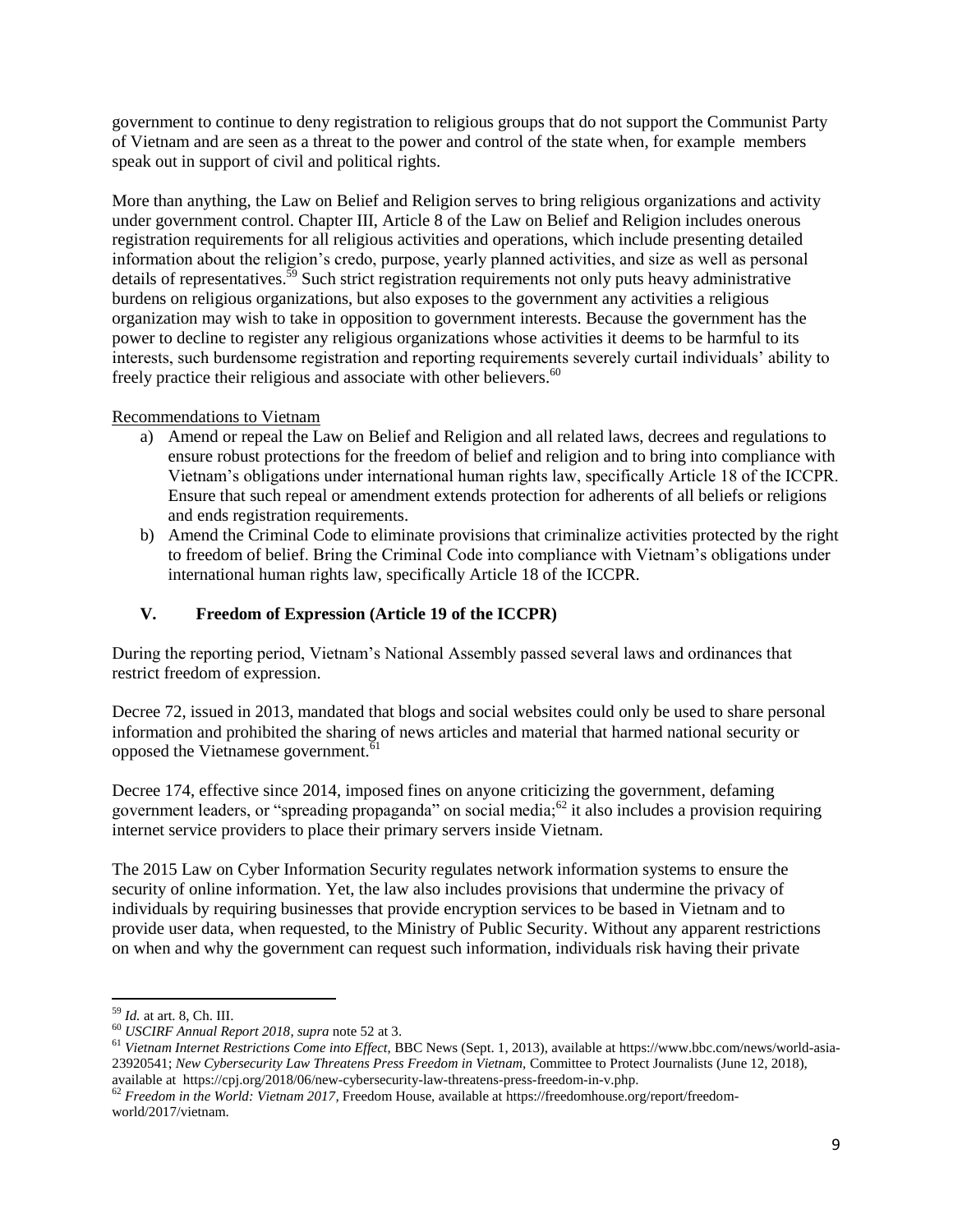communications monitored.<sup>63</sup> The updated 2018 Law on Cyber Security contains a number of provisions designed to curtail free expression, including prohibiting the use of cyberspace to spread information "that has the content of propaganda opposing the State" and prohibiting the use of websites to provide information the government deems violations of "national sovereignty and security." 64

The 2017 Law on the Press proscribes what the media should focus on; for example, according to Article 4(2), the press should "propagandize and disseminate, and contribute to the protection of, the line and policies of the Party…and build and promote socialist democracy, strengthen the great national unity bloc, and build and protect the socialist Fatherland of Vietnam."<sup>65</sup>

In addition, a number of provisions in Vietnam's 2015 Criminal Code are worded vaguely enough to be interpreted as criminalizing expression that the government deems offensive, offensive, such as "carrying out activities aimed at overthrowing the people's administration,"<sup>66</sup> "undermining the unity policy,"<sup>67</sup> "conducting propaganda against the state,"<sup>68</sup> "disrupting security,"<sup>69</sup> or "abusing democratic freedoms to infringe upon the interests of the state."<sup>70</sup> Vietnam has used these laws to increasingly detain its critics, by, for example, arresting media activists repeatedly and handing them multi-year prison sentences as reprisal for their critical reporting. For instance, in October 2016, Nguyen Ngoc Nhu Quynh, a prominent environmental human rights defender known as "Mother Mushroom," was detained and sentenced to ten years of imprisonment for allegedly spreading propaganda against the government through the Internet.<sup>71</sup> During 2017, at least 21 bloggers and activists were arrested for exercising their right to freedom of expression. 72

Recommendations to Vietnam

- a) Amend or repeal the Law on the Press, the Law on Cyber Information Security, the Law on Cyber Security, Decree 72, and Decree 174 to ensure robust protections for the freedoms of expression and to bring into compliance with Vietnam's obligations under international human rights law, specifically under Article 19 of the ICCPR. Ensure that such repeal or amendment ends surveillance, censorship, and harassment against all journalists, bloggers, human rights defenders and others.
- b) Amend the Criminal Code to eliminate provisions that criminalize activities protected by the right to free expression including, among others, Articles 116, 117, and 331. Bring the Criminal Code into compliance with Vietnam's obligations under international human rights law, specifically Articles 19 of the ICCPR.

### **VI. Freedom of Association (Article 22)**

Article 109 of the amended Criminal Code criminalizes the mere act of joining an organization that acts against the government.

<sup>63</sup> *The Trouble with Vietnam's Cybersecurity Law,* The Diplomat, (Oct. 21, 2016)*,* available at

https://thediplomat.com/2016/10/the-trouble-with-vietnams-cyber-security-law/.

<sup>64</sup> *Vietnam: Withdraw Problematic Cyber Security Law*, Human Rights Watch (June 7, 2018), available at

https://www.hrw.org/news/2018/06/07/vietnam-withdraw-problematic-cyber-security-law.

<sup>&</sup>lt;sup>65</sup> Law on the Press, No. 103/2016/QH13, art. 4(2), (2016), available at http://www.wipo.int/wipolex/en/text.jsp?file\_id=447052 <sup>66</sup> Criminal Code, *supra* note 32 at art. 109.

<sup>67</sup> *Id.* at art. 116.

<sup>68</sup> *Id.* at, art. 117.

<sup>69</sup> *Id.* at, art. 118.

<sup>70</sup> *Id.* at, art. 331.

<sup>71</sup> *One Year After Mother Mushroom's Imprisonment, Signs of Hope in Vietnam,* The Diplomat (June 29, 2018),

available at https://thediplomat.com/2018/06/one-year-after-mother-mushrooms-imprisonment-signs-of-hope-invietnam. <sup>72</sup> *World Report 2018: Vietnam Country Summary*, Human Rights Watch (January 2018), available at

https://www.hrw.org/world-report/2018/country-chapters/vietnam.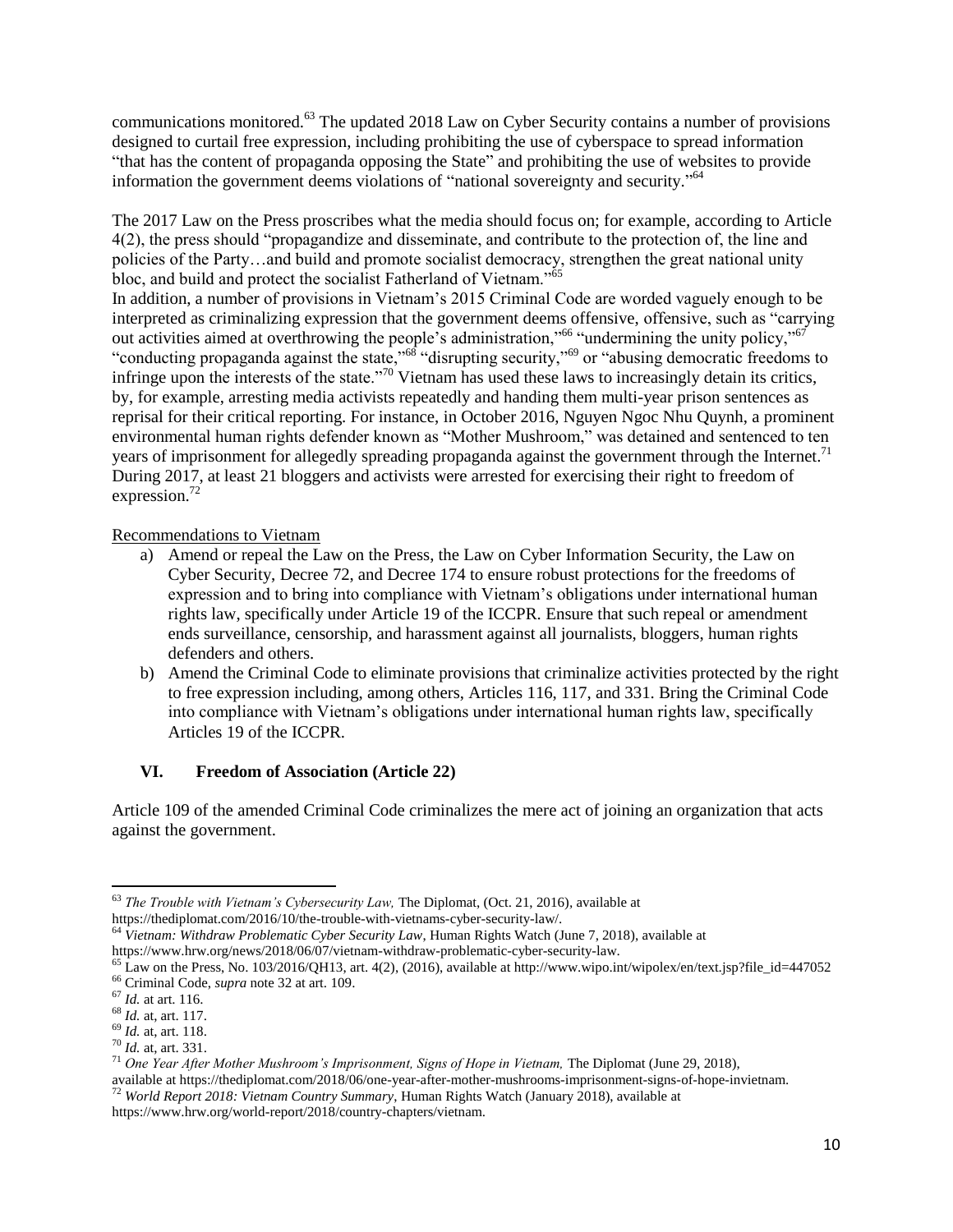Membership in trade unions is heavily restricted. Workers cannot organize or join unions of their own choosing, as all unions must be approved by and affiliated with the Vietnam General Confederation of Labor and operate under its umbrella. The Confederation is under the leadership of the Communist Party of Vietnam. Individual unions can only affiliate with, join or participate in international labor bodies if approved by the Confederation.<sup>73</sup>

## Recommendations to Vietnam

a) Amend the Criminal Code to eliminate provisions that criminalize activities protected by the right to free association, including, among others, Article 109. Bring the Criminal Code into compliance with Vietnam's obligations under international human rights law, specifically Article 22 of the ICCPR.

# **VII. Annex - Vietnam's Abuses Exemplified: Eight Activists Currently Imprisoned**

# Ho Van Hai

Ho Van Hai is a medical doctor who has operated the Asia Polyclinic since 2004. He is also a blogger and actively posted on Facebook and his blog under the names "BSHoHo" and "DrHoHo." Hoi posted about corruption in Vietnam's one-party Communist government and the Formosa environmental disaster. Hoi was arrested on November 2, 2016 at his clinic by the Ho Chi Minh City Police after they searched his computer and found 36 articles "disseminating anti-state information."<sup>74</sup> His trial began on February 1, 2018 – fifteen months after his initial arrest – and lasted one day. He was charged him with conducting propaganda against the state under Article 88 of the 1999 Criminal Code. The trial was replete with procedural violations. It was held in secret and Hoi was not able to hire a lawyer to defend him. The court sentenced him to four years in prison and an additional two years of house arrest.<sup>75</sup>

# Phan Kim Khanh

 $\overline{\phantom{a}}$ 

Phan Kim Khanh is a student and blogger. He ran two websites, three Facebook pages, and two YouTube accounts, which featured stories on corruption, politics, the economy, the environment, and other issues. His writings advocated for plural democracy, military de-politicization, free elections, and press freedom. On March 21, 2017, police issued an "urgent arrest warrant" for Khanh. He was charged with "propagating distorting or defaming the people's administration" and "producing, storing, and circulating documents and/or cultural products with contents against the state" under Article 88 of the 1999 Criminal Code.<sup>76</sup> Khanh reportedly confessed to running the blogs listed above, however it is unclear if he confessed freely. He was detained and held *incommunicado* for approximately seven months, until his trial began in October 2017. He was reportedly not allowed to see his family during this time and was denied a lawyer until September 20, 2017. His trial began on October 25, 2017 and lasted only four hours. He was sentenced to six years in prison followed by four years of house arrest.<sup>77</sup>

Tran Hoang Phuc, Vu Quang Thuan, and Nguyen Van Dien

<sup>73</sup> *Annual Survey of Violations of Trade Union Rights: Vietnam 2012*, International Trade Union Confederation, at ¶ 3 available at http://survey.ituc-csi.org/Vietnam.html?edition=336#tabs-3.

<sup>74</sup> *Vietnam Police Arrest Anti-government Blogger*, Voice of America (Nov. 2, 2016), available at https://www.voanews.com/a/vietnam-hai-blogger/3576718.html

<sup>75</sup> *Vietnam Hands Blogger Ho Van Hai Four-Year Jail Term For 'Anti-State Propaganda'*, Radio Free Asia (Feb. 2, 2018), available at https://www.rfa.org/english/news/vietnam/trial-02012018125824.html.

<sup>76</sup> *Phan Kim Khanh*, Committee to Protect Journalists, available at https://cpj.org/data/people/phan-kim-khanh/

<sup>77</sup> *Vietnamese Blogger Phan Kim Khanh Given Six-Year Prison Term*, Radio Free Asia (Oct. 25, 2017), available at https://www.rfa.org/english/news/vietnam/blogger-10252017154340.html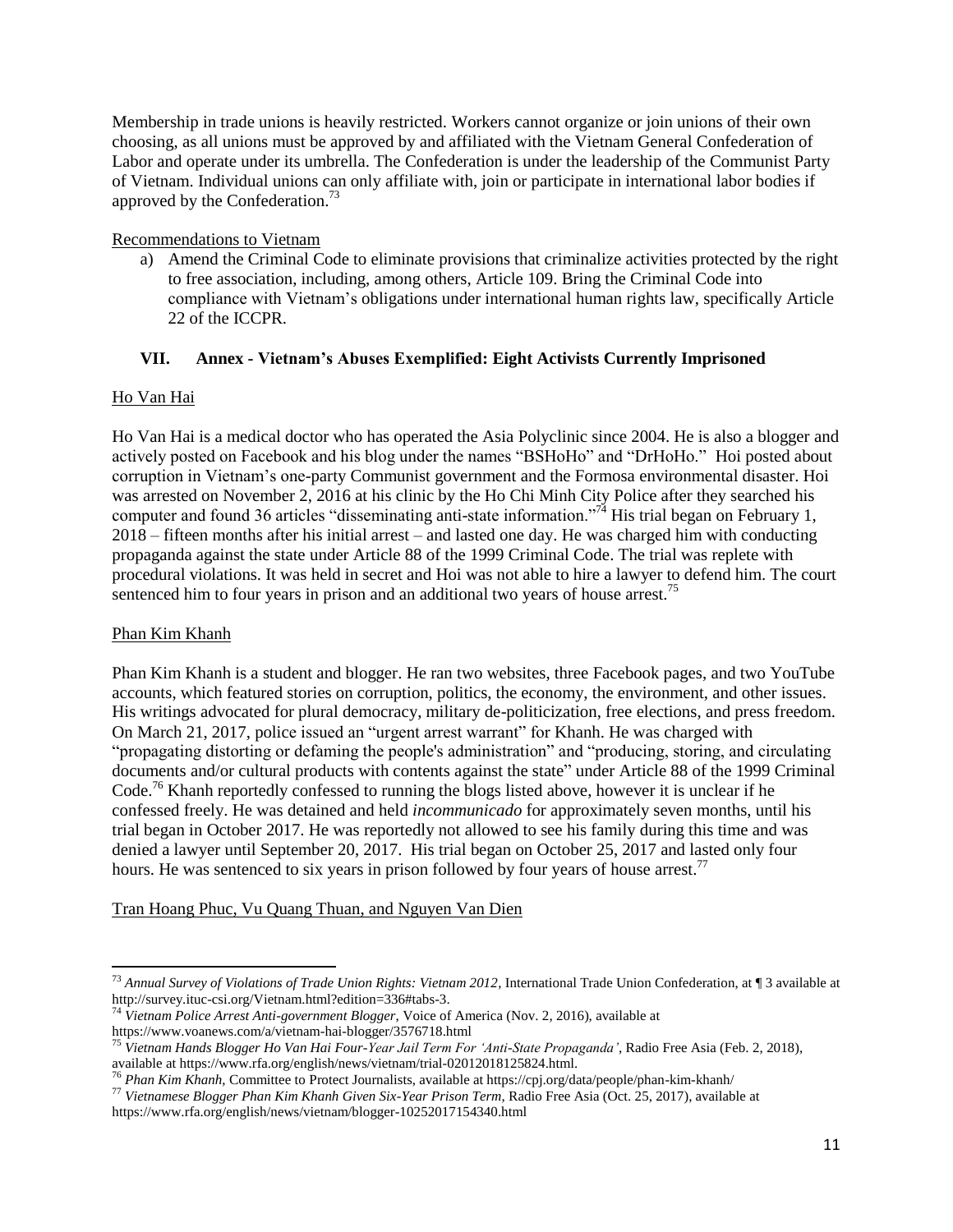Tran Hoang Phuc is a pro-democracy activist and law student. He was the President and Founder of Vietnamese Students for Human Rights as well as a member of the Young Southeast Asia Leadership Initiative, a United States Department of State initiative created under President Barack Obama. Vu Quang Thuan is a pro-democracy activist. In 2007, he joined a fellow activist in founding the National Movement to Revive Vietnam to advocate for a multi-party and democratic political system. After his colleague was arrested, Vu fled to Malaysia and applied for asylum. While waiting for his application to be processed, Vu organized protests in Malaysia and advocated for the rights of Vietnamese labor migrants. Vu was deported to Vietnam in February 2011. Nguyen Van Dien worked closely with Thuan as a leading member of the National Movement to Revive Vietnam. Nguyen maintained a popular YouTube page which contained videos in which Thuan openly criticized Vietnamese leaders for human rights violations, corruption, and a weak response to China's violations of Vietnam's sovereignty in the South China Sea.

On March 3, 2017, Vietnamese state media announced that Thuan and Dien had been arrested. A week later, the government officially acknowledged the arrest and charged the men with spreading propaganda for producing videos on their YouTube channel. On June 29, 2017, Phuc was arrested and charged with "possessing materials, producing and posting videos on the internet critical of the government." In the later indictment the government alleged that in January 2017, Phuc partnered with Thuan and Dien in video creation, editing, and uploading.<sup>78</sup> During their pre-trial detention all three men were kept *incommunicado*. Phuc was reportedly tortured and interrogated at night, while Thuan was told he would be locked in a psychiatric institution.

On January 31, 2018, the three men were formally tried for violating Article 88 of the 1999 Criminal Code. The trial was replete with procedural violations. The defendants were only allowed to speak with their attorneys for about an hour before their trial. The court did not allow the videos as evidence, instead it relayed on statements from the Ministry of Information and Communication as proof that the videos contained alleged anti-state activity. Furthermore, family members and members of the diplomatic community were not allowed to attend the proceedings. After a one-day trial, the three men were handed sentences of six years, eight years, and six and a half years in prison, respectively. Their sentences were upheld by an appeal court in July  $2018.^{79}$ 

### Nguyen Hoang Quoc Hung

Nguyen Hoang Quoc Hung is a founding member of the United Farmers and Workers Organization, an independent Vietnamese labor union. Along with Do Thi Minh Hanh and Doan Huy Chuong, Hung helped organize a strike at a shoe factory in 2010. The three organizers were arrested after the peaceful conclusion of the strike and, in October 2010, after eight months in pre-trial detention, Hung was sentenced to nine years in prison after a trial replete with due process violations. Hung has been subjected to deplorable treatment throughout his incarceration; he has been beaten and had to endure prolonged periods of solitary confinement.<sup>80</sup>

### Nguyen Van Hoa

l

Nguyen Van Hoa is a journalist and videographer for the Vietnamese language division of Radio Free Asia. Among other reporting, he published video footage of the 2016 protests against the Formosa Steel company which caused an environmental catastrophe. Hoa was arrested in January 2017. In November

<sup>78</sup> *Vietnam Jails Three Democracy Advocates Over Online Postings*, Radio Free Asia (Jan. 31, 2018), available at https://www.rfa.org/english/news/vietnam/postings-01312018165759.html.  $\partial^9$  *Id.* 

<sup>80</sup> *Nguyen Hoang Quoc Hung: Vietnam*, Freedom Now, http://www.freedom-now.org/campaign/doan-huy-chuong-do-thi-minhhanh-and-nguyen-doan-quoc-hung/.